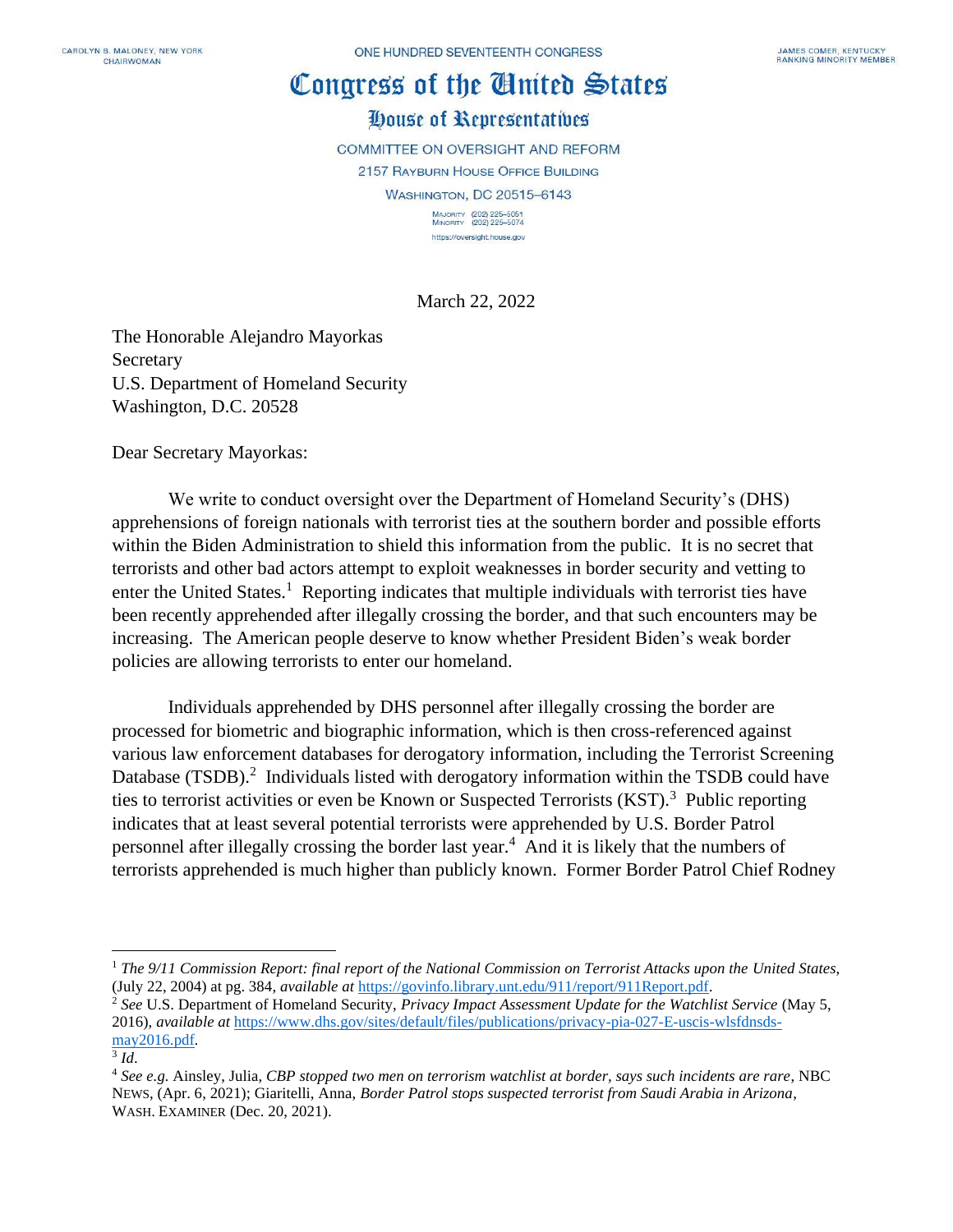Secretary Mayorkas March 22, 2022 Page 2 of 3

Scott stated, prior to his departure, the Border Patrol was encountering "TSDBs at a level we have never seen before. That's a real threat."<sup>5</sup>

Yet the Biden Administration's DHS refuses to publicly release statistics on the individuals it apprehends who have derogatory information in the TSDB, labeling such information—including the mere count of those apprehended—"law enforcement sensitive." 6 The American people deserve to know this information and the realities of the security situation we face at our broken borders, especially where terrorists attempt to gain entry to our country.

In calendar year 2021 alone, there were 2,019,945 apprehensions of illegal border crossers by U.S. Border Patrol.<sup>7</sup> This historic level of apprehensions has overwhelmed Border Patrol personnel, who are diverted from securing the border by the need to process and care for thousands of migrants per day. Cartels and smugglers have taken advantage of the lawlessness to bring contraband and higher value criminal aliens without detection into the U.S. Estimates are that—in addition to the thousands of migrants apprehended by Border Patrol every day over a thousand aliens per day are entering the country and avoiding apprehension altogether, continuing their journey into the interior of the country without background checks.<sup>8</sup> These individuals could include terrorists.

To assist Republicans on the Committee on Oversight and Reform and Committee on Homeland Security conduct oversight over DHS's response to terrorist entries and its rationale for keeping information about those entries from the public, please provide the following documents and information, no later than April 5, 2022:

- 1. Documents sufficient to show the total numbers of aliens apprehended by U.S. Border Patrol after illegally crossing the border in between the ports of entry who were found to have derogatory information in the TSDB upon processing disaggregated by Fiscal Years 2016, 2017, 2018, 2019, 2020, 2021, and Fiscal Year 2022 to the present;
- 2. Documents sufficient to show the countries of origin for the aliens identified by the response to request 1;
- 3. Documents sufficient to show the disposition of all removal proceedings initiated with respect to aliens identified in response to request 1, whether the government effectuated

<sup>5</sup> Giaritelli, Anna, *Suspected terrorists crossing border 'at a level we have never seen before,' outgoing Broder Patrol chief says*, WASH. EXAMINER (Aug. 16, 2021).

<sup>6</sup> *See* Letter from Alejandro N. Mayorkas, Secretary, U.S. Department of Homeland Security to the Honorable John Katko, Ranking Member, Committee on Homeland Security (Sep. 15, 2021), *on file with committee staff*.

<sup>7</sup> U.S. Department of Homeland Security, U.S. Customs and Border Protection, *Southwest Land Border Encounters*, *available at* <https://www.cbp.gov/newsroom/stats/southwest-land-border-encounters> (last accessed February 22, 2022, sort by Component, U.S. Border Patrol).

<sup>8</sup> Miroff, Nick, *Border officials say more people are sneaking past them as crossings soar and agents are overwhelmed*, WASH. POST (Apr. 2, 2021).